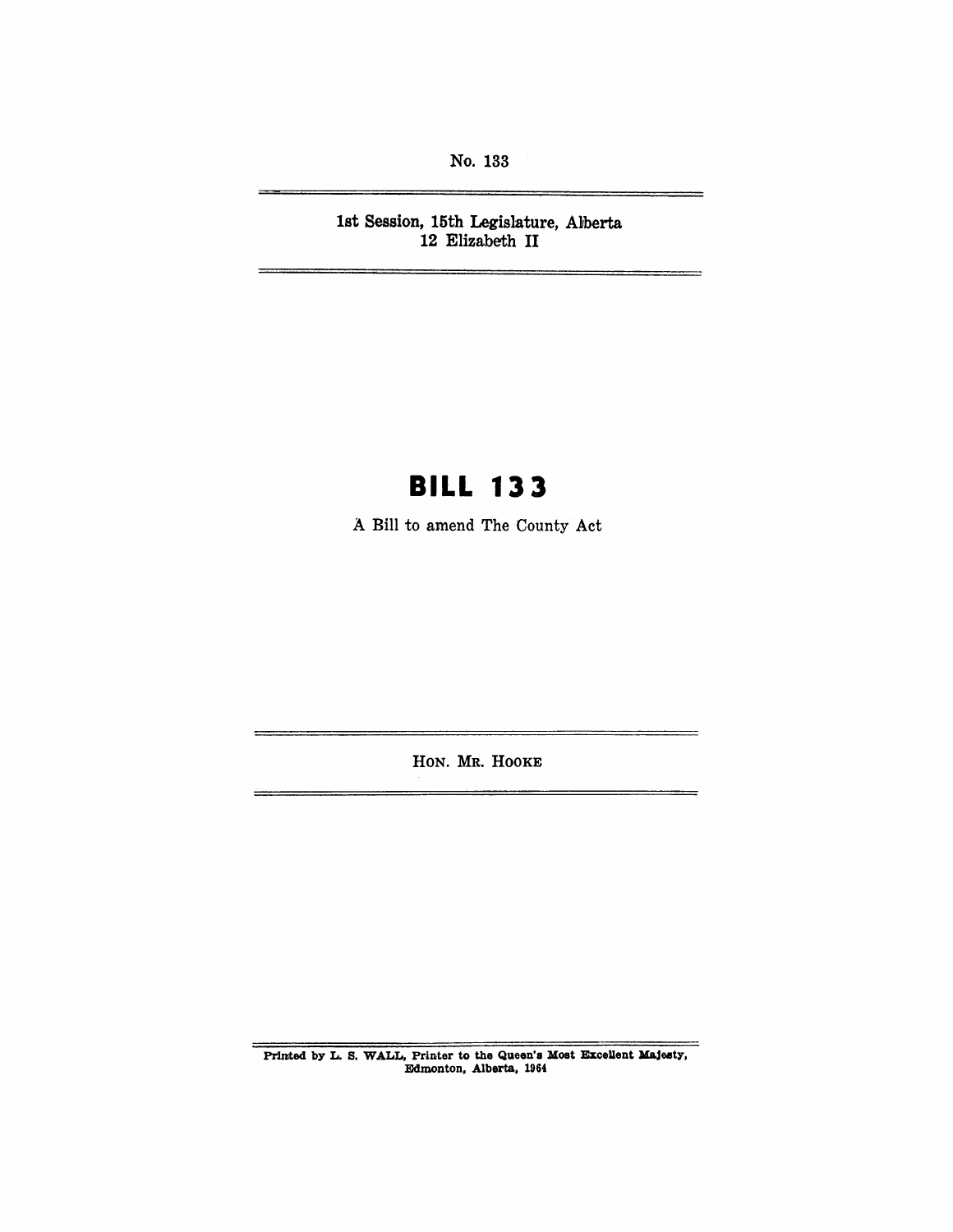#### **Explanatory Notel**

I. The County Act, chapter 64 of the Revised Statutes, is amended.

2. Sections 3 and 4, which deal with the formation *ot* counties are revised to provide a better sequence of events—see clause 3.

3. The new section 4 replaces the present section 3, subsection (1) which reads:

"3. (1) The Lieutenant Governor in Council may proceed under section 4 to form a county in any area only after receiving a resolution requesting him to do so from the council of a municipality or from the board of a schoo

The new section 4a is the remainder of present section 3, unchanged.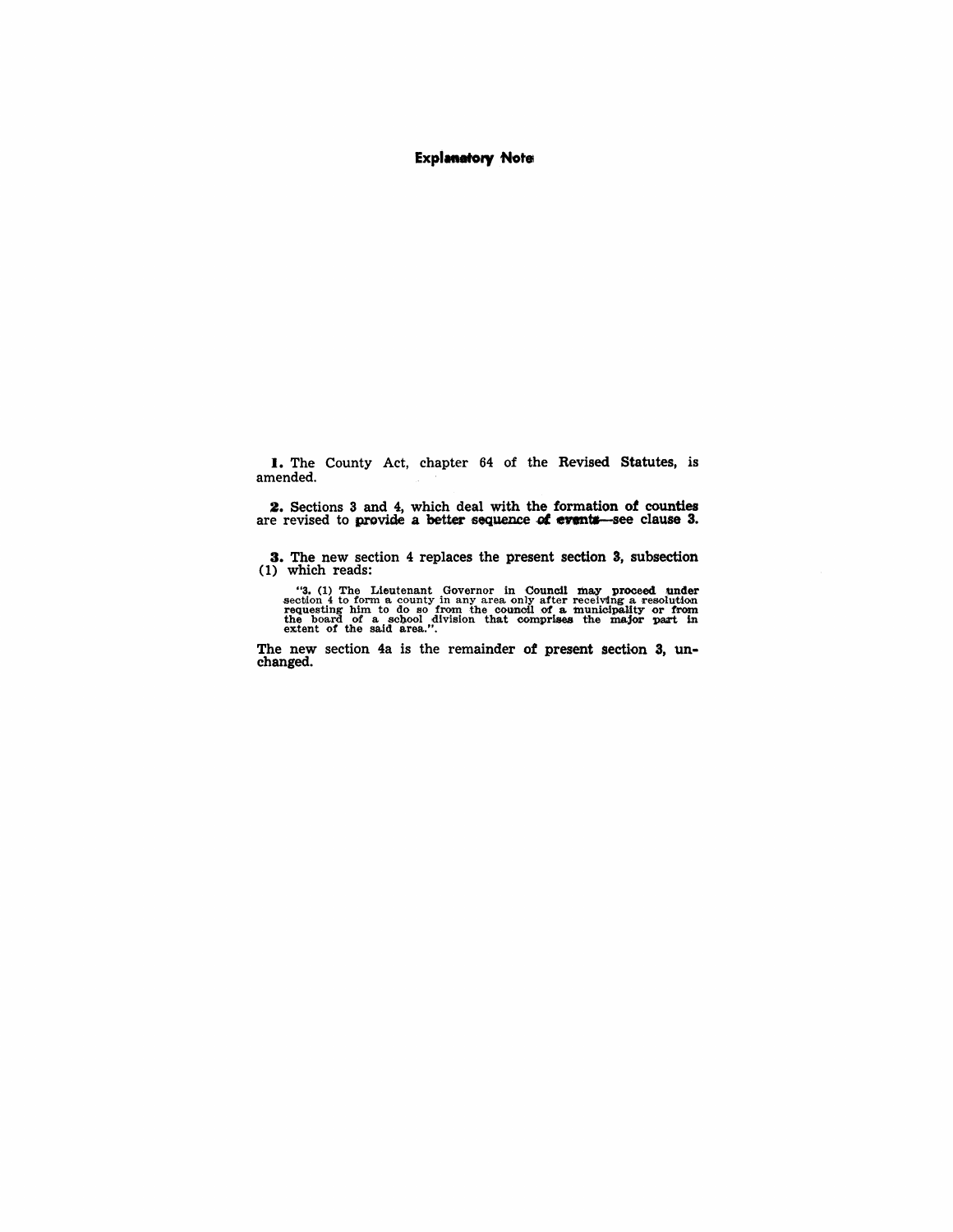## **BILL**

#### No. 133 of 1964

#### An Act to amend The County Act

### *(Assented to . 1964)*

HER MAJESTY, by and with the advice and consent of the Legislative Assembly of the Province of Alberta, enacts as follows:

**1.** The County *Act* is hereby amended.

**2.** Section  $3$  is struck out and section 4 is renumbered as section  $3$ .

3. The following sections are added after the renumbered section 3:

4. No order shall be issued by the Lieutenant Governor in Council until either the Minister of Municipal Affairs or the Minister of Education has received a copy of a resolution requesting the establishment of a county in a specified area from and passed by the council of a municipality or the board of a school division which, in either case, comprises the major part of that area.

*4a.* (1) Immediately after the expiration of four years from the date of the formation of the county, the county council shall

- (a) post up and keep posted for a period of not less than thirty days a notice in Form 1 in the Schedule or to the like effect in not less than fifteen conspicuous places in the county, one of which shall be the office of the secretary-treasurer, and
- $(b)$  insert in a newspaper of general circulation in the county at least once during the period in which the notice is required to be kept posted under clause  $(a)$ a notice in Form 1 in the Schedule or to the like effect.

(2) If, within the period during which under subsection (1) the notice in Form 1 is required to be kept posted, a petition is received from at least ten per cent of the proprietary electors of the county requesting that the question of whether the electors of the county are in favour of the continuation of the county or are in favour of reverting to the previous form of government be submitted to a vote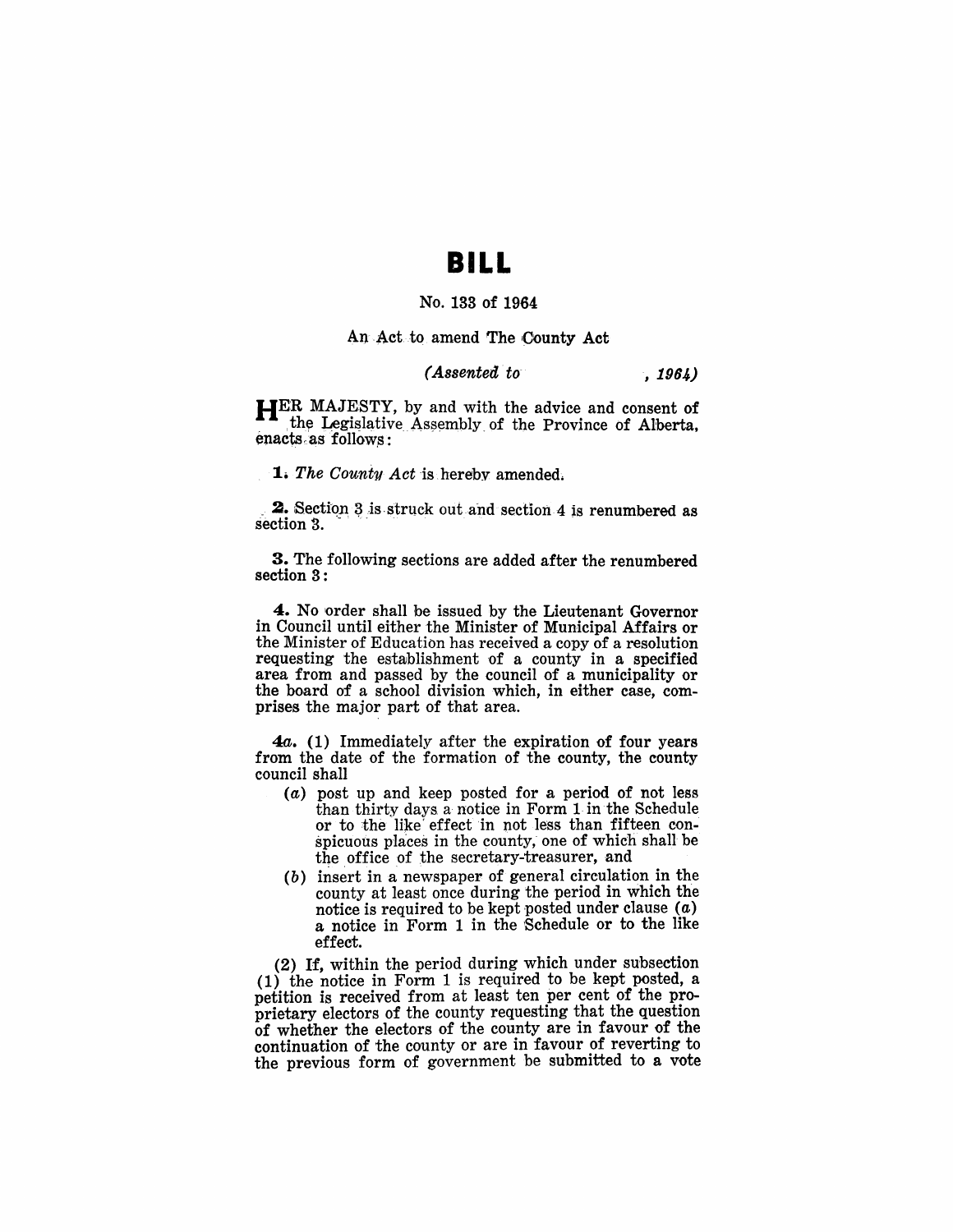4. Section 16, which provides tor the composition of the school committee is amended to add reference to representatives appointed pursuant to section l6a.

I. Section 16a, which provides for the appointment of the town and village representatives on the first school committee of a new county is amended. Section 16a, subsection (4) presently reads:

"(4) A representative appointed under this section may attend the first meeting of the county council and if the town or village or the rural school district or group of districts, which he represents is or becomes, pursu

**6.** Sections 17 and 17a provide for the election of representatives of towns, villages and rural school districts included in a county for school purposes. If the number of these representatives exceeds three only a limit school committee at any one time. The new section 16b will provide a method for choosing the representatives to sit on the committee.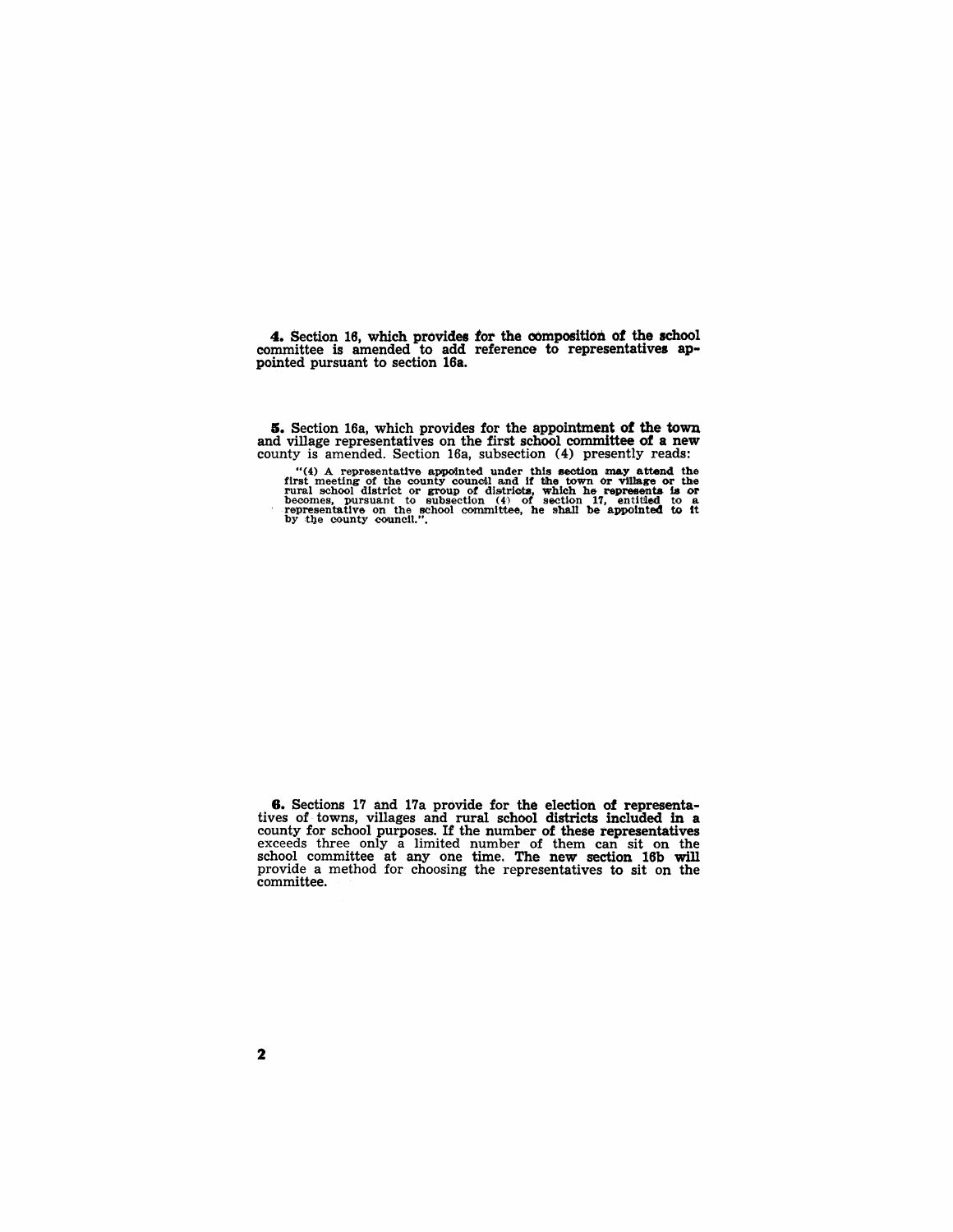of the electors, the county council shall immediately notify the Minister thereof and shall conduct a plebiscite to determine the question.

(3) The Lieutenant Governor in Council shall make such regulations and orders and shall do all things necessary to give effect to the decision of the electors as determined by the plebiscite.

4. Section 16, subsection (1) is amended by striking out clause (b) and by substituting the following:

(b) the representatives to be appointed to the school committee pursuant to sections *16a,* 17 and *17a.* 

5. Section *16a* is amended

- (a) as to subsection (4) by striking out the words "or becomes, pursuant to subsection (4) of section 17,",
- (b) by adding the following subsections after subsection  $(4)$ :

(5) If the number of school districts referred to in subsections (2) and (3) exceeds three,

- (a) the representative of a town or village referred to in subsection (2) of section 17, and
- (b) the representatives of towns or villages referred to in subsection (3) of section 17 and who were chosen pursuant to section *16b,*

shall be appointed to the school committee.

 $(6)$  The term of office of the representatives appointed pursuant to subsection (5) shall be for the 'period commencing with the date of the first meeting of the county council and ending on the following fourth Monday following the fourth Wednesday in September or until their successors have been elected.

6. The following section is added after section *16a:* 

*16b.* (1) Where the number of school districts referred to in subsections (2) and (3) of section 17 exceed three, the representatives of the towns and villages included in the district referred to in subsection (3) of section 17 shall

- (a) determine the system of representation of their towns and villages on the school committee, and
- (b) choose from among themselves, up to the maximum number permitted under section 17, the representatives to be appointed by the county council to the school committee.

(2) The representatives shall from among their number appoint a chairman and a recording secretary.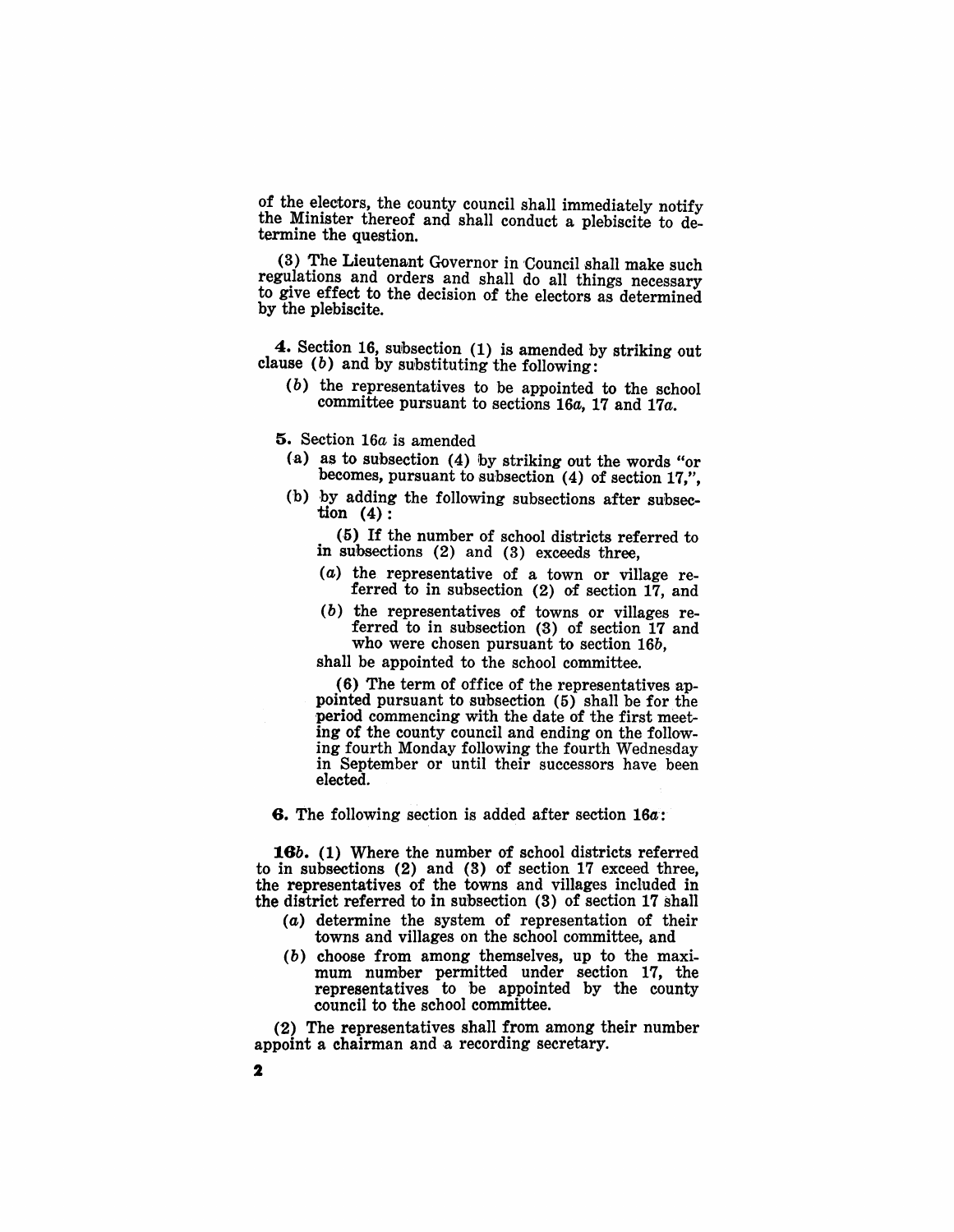**7.** Section 17, subsections (3a), (4) and (4b) 'presently read:

"(3a) The term of office of a person elected pursuant to this section shall be for a period of two years commencing on the fifth Monday following the fourth Wednesday in September and the county council shall appoint him to the school committee at its first regular meeting held after the date of such election.

(4) If the number of school districts referred to in subsections (2) and (3) exceeds three, the county council shall arrange for the repre-sentation of the towns or villages included in the school districts referred to in subsection (3) in rotation from year to-year in such a manner that the total number of members representing towns and villages appointed under both subsections (2) and (3) does not exceed three.

(4b) Notwithstanding subsection  $(4)$ , the towns and villages given representation on the school committee during the first year after the formation of the county shall be entitled to representation on the school committe

Subsection (7) deals with the appointment of representatives in the first year after the establishment of a county. This is now dealt with in section 16a.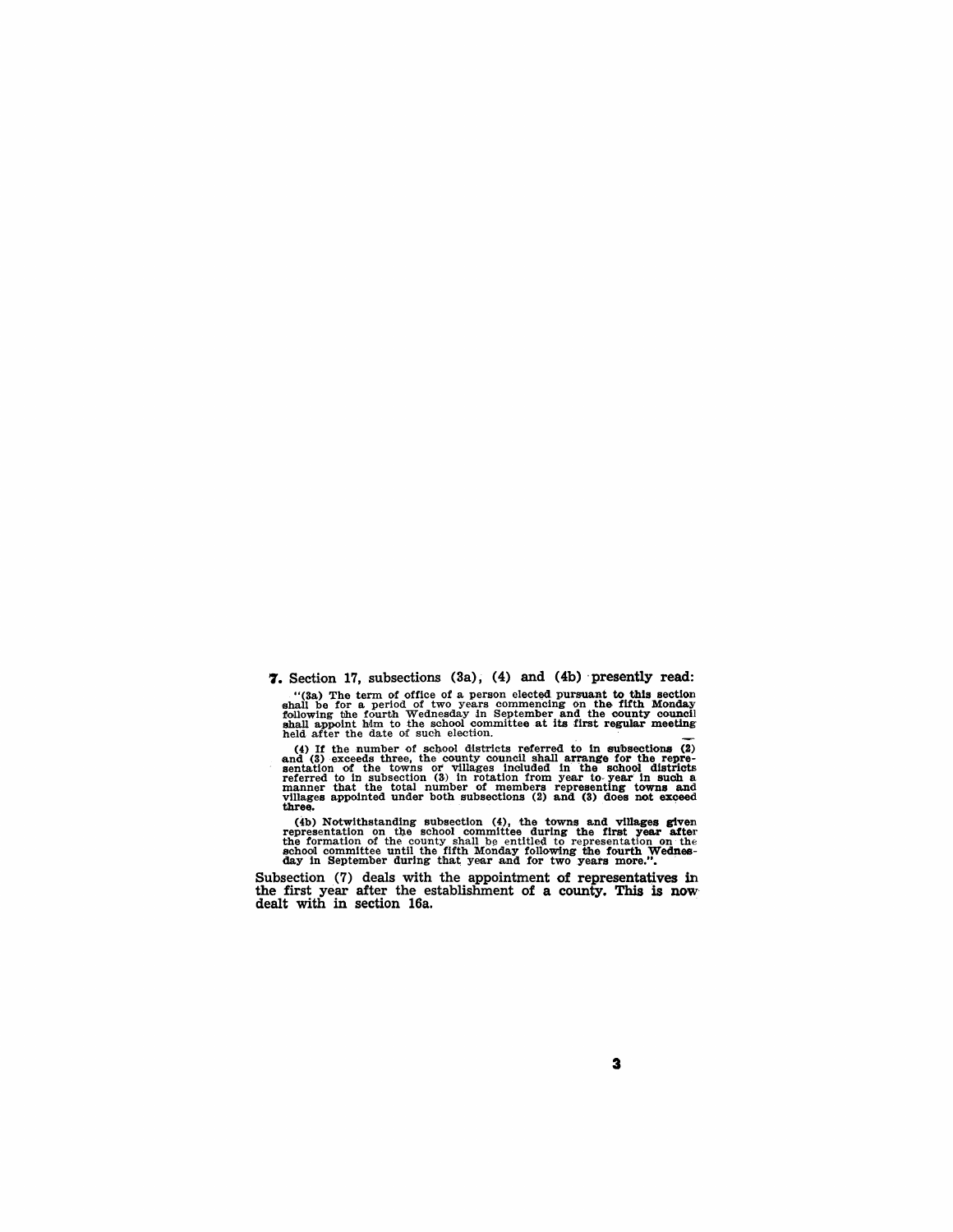(3) 'The chairman or any two members may call a meeting of the representatives at any convenient time and place.

(4) The representatives appointed to the school committee shall attend the meeting.

(5) At least two meetings shall be convened by the chairman during each calendar year. .

(6) The council of each town and village may by by-law provide for the payment of an allowance and reasonable provision for travelling, subsistence and out of pocket expenses incurred by its representative in attending meetings called pursuant to this section and section 16a, in the manner provided for by section 60 of The Town and Vil*lage Act* except that no vote of the proprietary electors is required to the approval of the by-law.

(7) No payment shall be made under the authority of subsection (6) to pay any person in respect of more than six meetings during any one year.

(8) Before the expiry of the terms of office of the representatives appointed to the school committee, all the representatives shall meet and reconsider their system of representation on the school committee and may decide that the representatives to be appointed to the school committee after the next following election are to be chosen pursuant to that system or pursuant to a different system.

(9) This section does not apply to the representative of a town or village referred to in subsection (2) of section 17.

7. Section 17 is amended

(a) by striking out subsection  $(3a)$  and by substituting the following:

(3a) The term of office of a person elected pursuant to this section shall be for a period of two years commencing on the fourth Monday following the fourth Wednesday in September or until his successor is sworn into office.

(3a1) Where a person elected pursuant to this section is entitled to be appointed to the school committee, the county council shall appoint him to the school committee at its first regular meeting held after the date of such election.

- (b) as to subsection (4) by adding after the words "exceeds three" the words "and if the representatives have not been chosen pursuant to section 16b",
- (c) by striking out subsection  $(4b)$ ,
- (d) by striking out subsection (7) and by substituting the following:

(7) A representative of a town or village appointed or elected pursuant to section 16a or this section may be a member of the council of the town or village.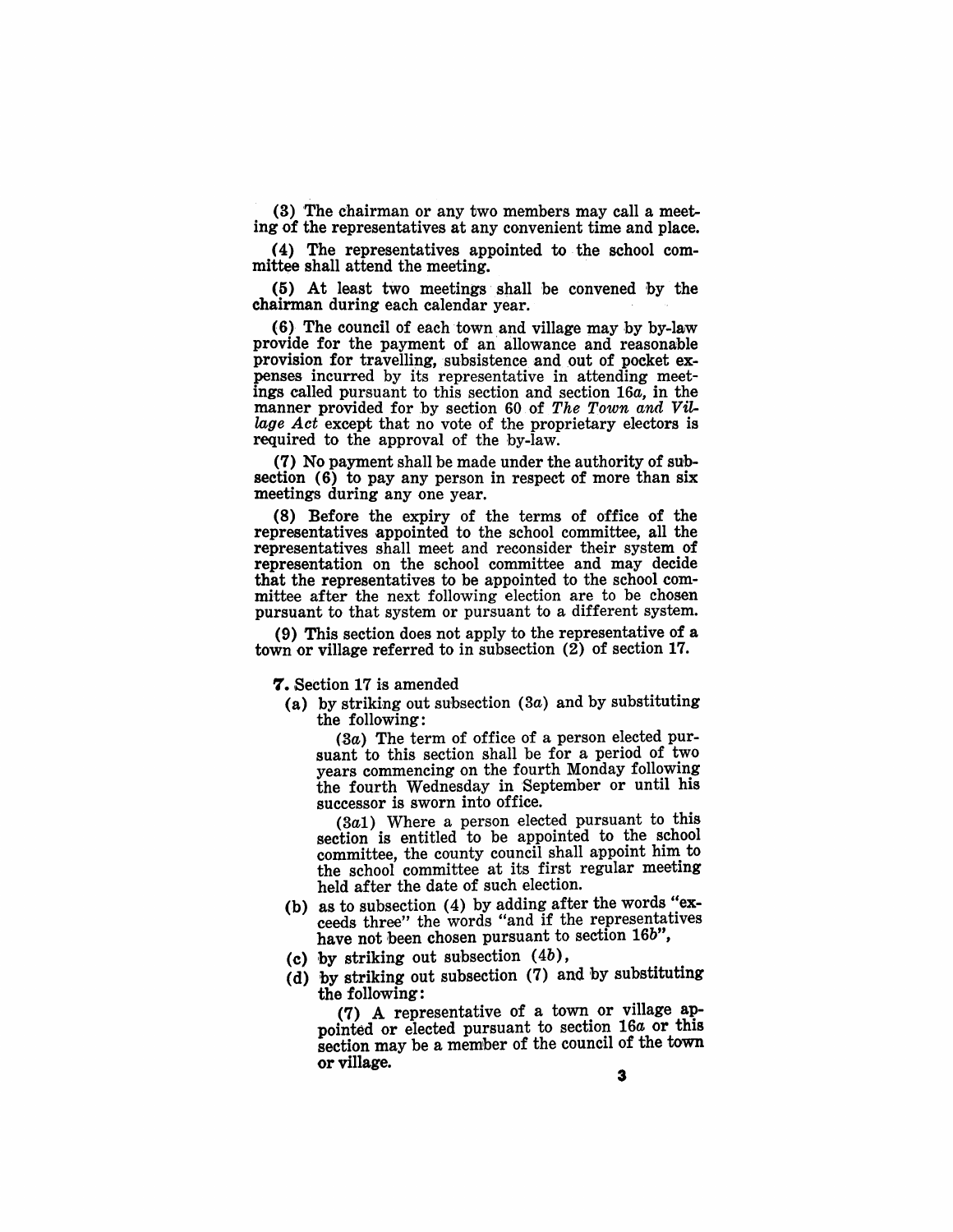8. By section 17b the word "village" in sections 16 and 17 does not include a summer village.

. 9. Section 18 presently reads:

"18. A person is not eligible to be elected under section 17 or 17a and is not entitled to sit or vote as a representative who has himself or<br>by or with or through another an interest in any contract with the council or with any person or persons acting for the council, or in any contract under which any money of the county is to be paid for any service, work, matter or thing, except as provided in section 37 of Service, work,

- 10. A reference to section 16a is added.
- II. A reference to section 16a is added.

12. Self-explanatory.

13. See clause 12.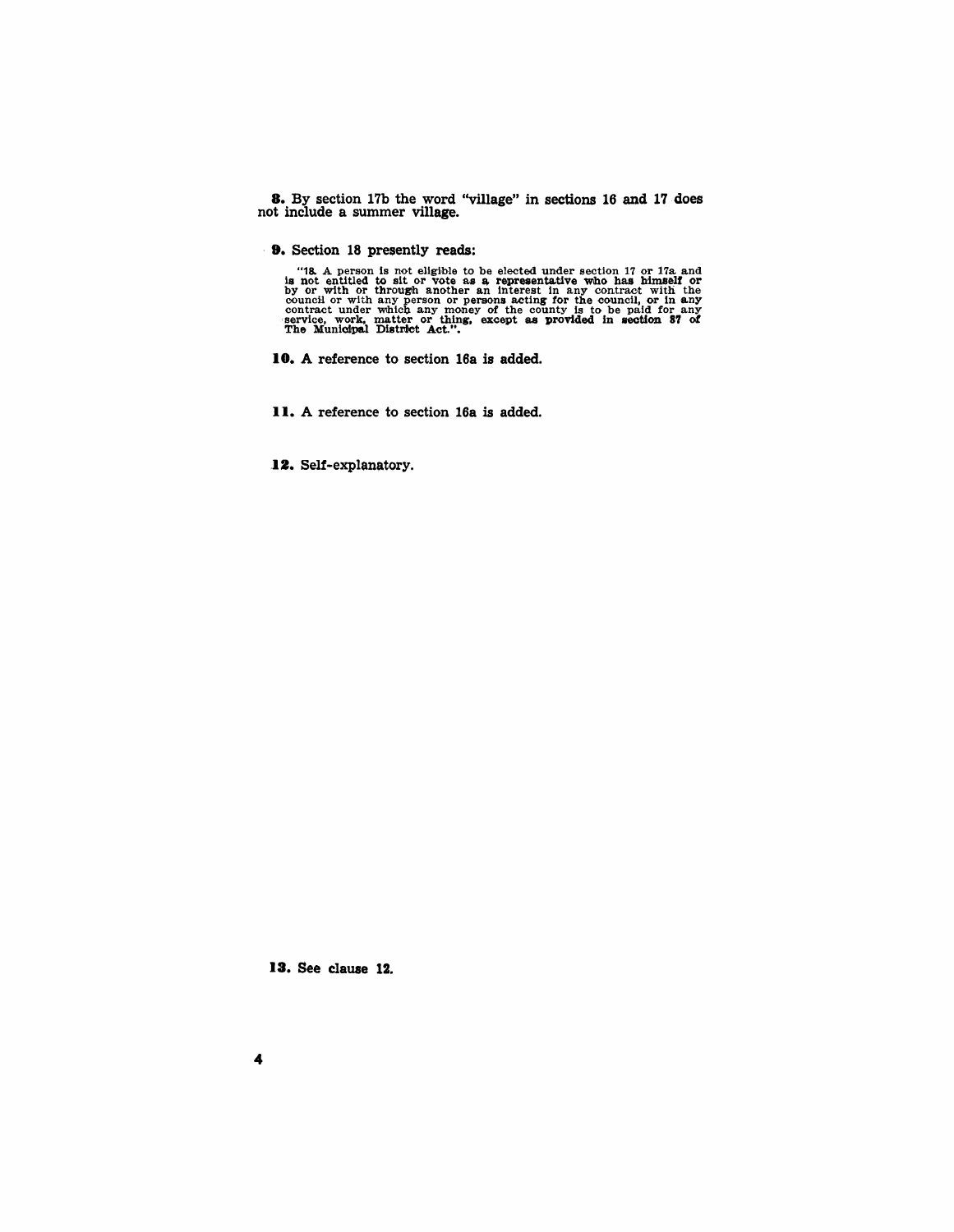8. Section *17b* is amended by adding after the word and figure "sections 16" the figures ", *16a, 16b".* 

9. Section 18 is amended by striking out the words "elected under section 17 or 17a" and by substituting the words "appointed or elected under section *16a,* 17 or *17a".* 

10. Section 19, subsection (2) is amended by adding after the word "sections" the figure *"16a,".* 

11. Section 22, subsection (2) is amended by adding after the word "section" the figure *"16a,".* 

#### **12.** The following sections are added after section 28:

*28a.* (1) Immediately after the election of the chairman at the annual meeting of ratepayers provided for by subsection (6) of section 96 of *The Municipal District Act,* the chairman shall provide for a discussion of school affairs, during which time the electors of towns and villages and of rural school districts included in the county for school purposes shall be entitled to participate, to sponsor motions and vote on any matter or resolution that is brought before the meeeting on school affairs.

(2) In lieu of the notice provided for by subsection  $(6a)$ of section 96 of *The Municipal District Act,* the secretarytreasurer shall

- $(a)$  cause to be issued a notice in Form 2 in the Schedule, and
- (b) publicize the notice as closely as possible in the same manner as provided in subsection  $(2)$  of section 97 of *The Municipal District Act,* provided that in any event the provisions of clause (c) of subsection (2) of section 97 of *The Municipal District Act* be carried out in all weekly newspapers circulating in the county.

*28b.* The secretary-treasurer shall mail a copy of all approved minutes of the school committee meetings to the representatives elected or appointed pursuant to sections 16a and 17.

13. The Schedule is amended by adding the following form: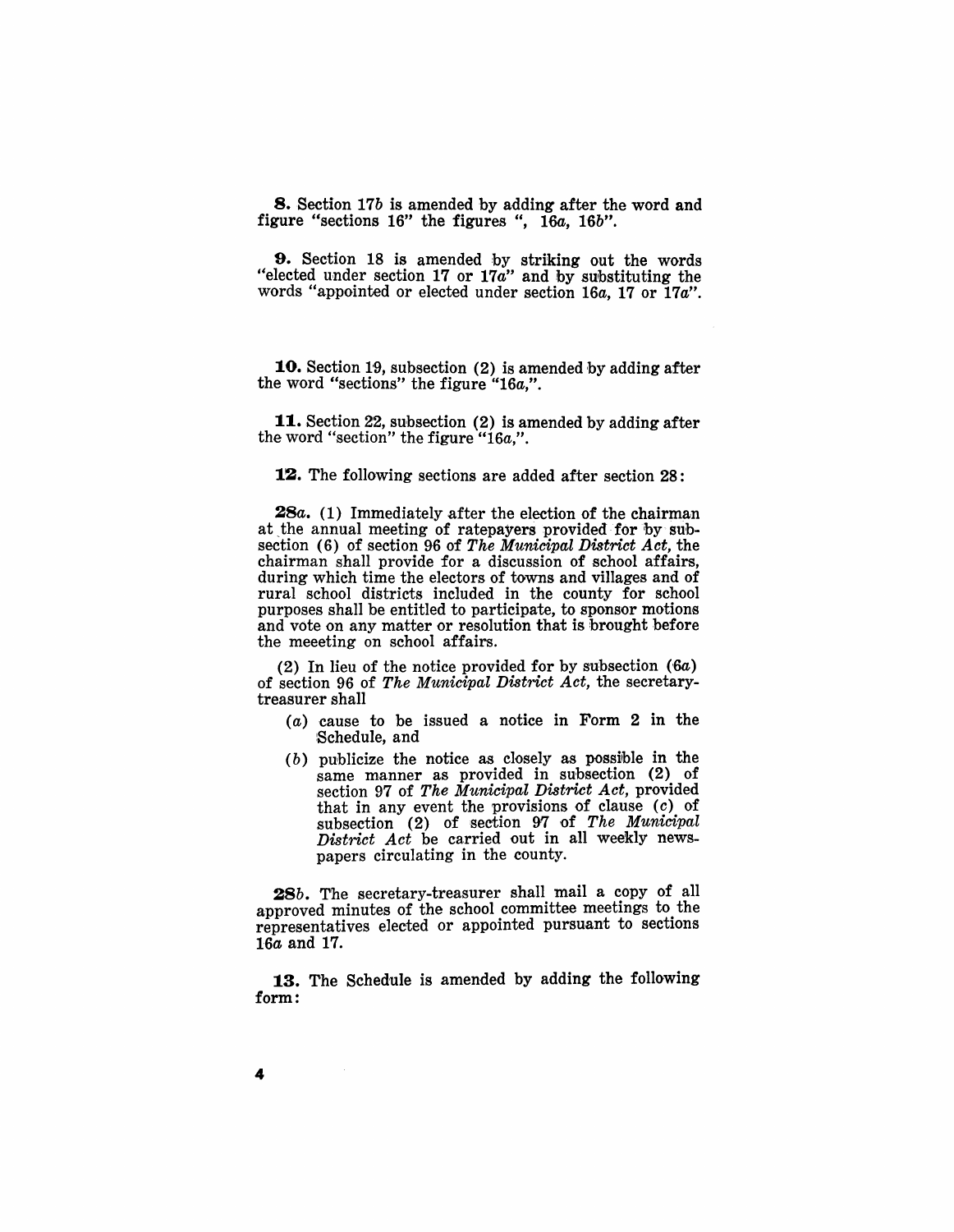**14.** Commencement of Act.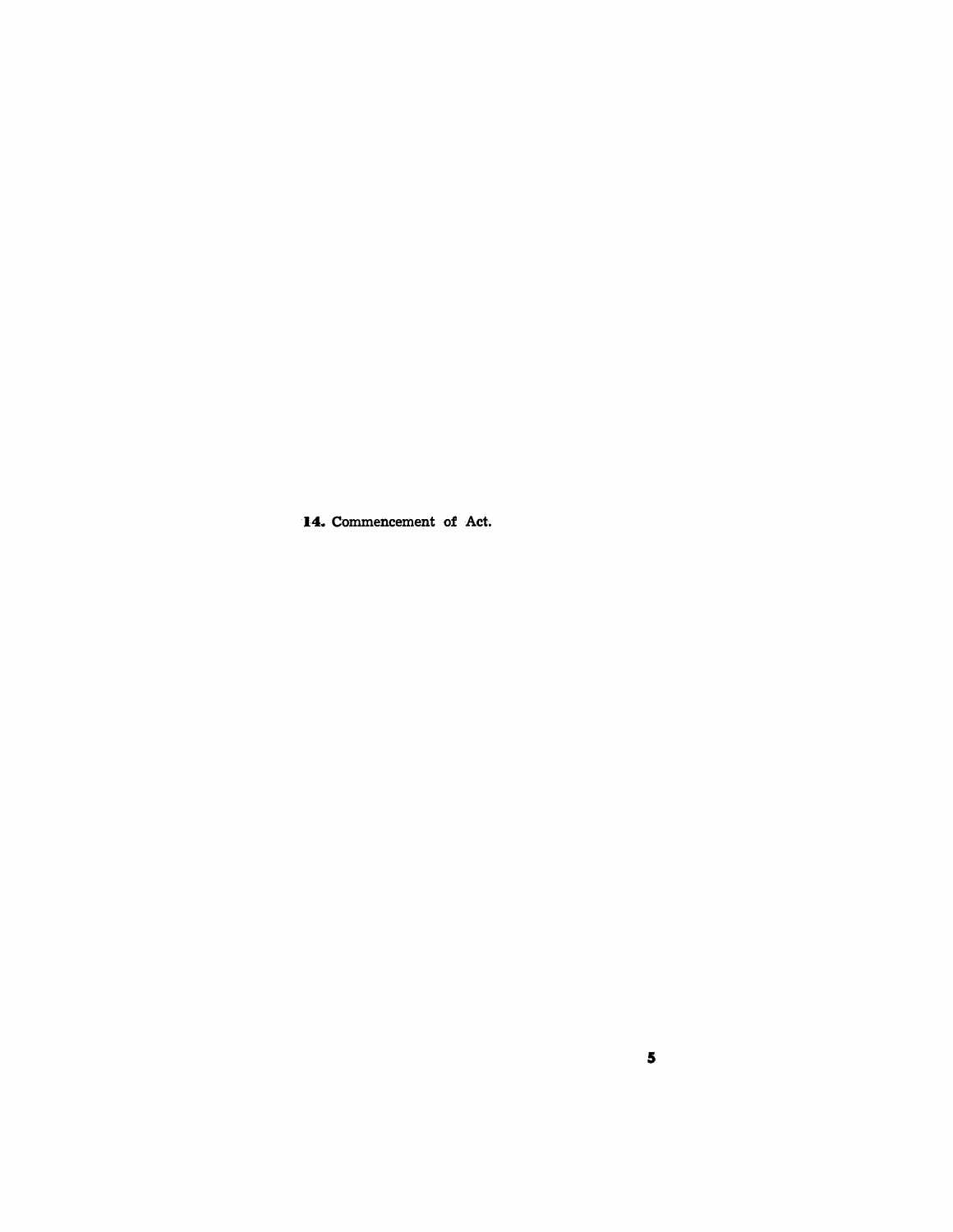#### FORM 2

#### (Section 28a)

#### NOTICE OF ANNUAL MEETING

Notice is hereby given that a meeting of the electors of the County of. ....................... , No ......................... will be held at. ..................... at. ................. o'clock in the ................ noon, the ........................ day of March, 19 ........ , for the discussion of the affairs of the county.

The electors of towns and villages and of rural school districts included in the county for school purposes are entitled to attend to participate in the discussion of school affairs, which will be held immediately after the election of a chairman to conduct the meeting.

Dated this .................... day of ................................ , 19 ........ .

Secretary~Treasurer

14. This Act comes into force on the day upon which it is assented to.